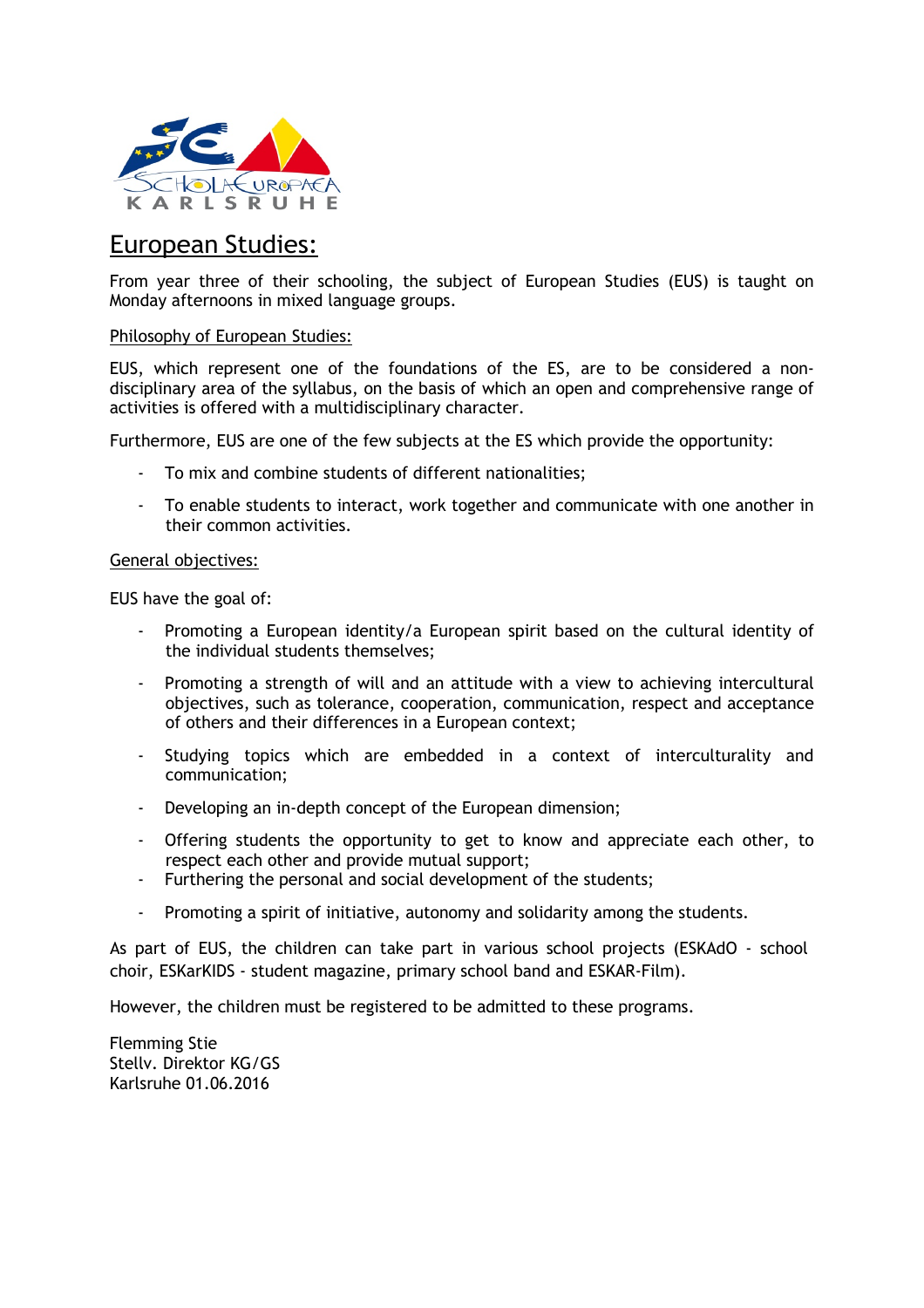

The "*ESKAR‐Film***" project** is aimed at primary school students in years four and five and intends to bring together the children of various language groups in planning and implementing a regular news broadcast, thereby promoting communication between the students.

The finished broadcasts are then published on the school website where they can be watched by other students of the school and their families. Please note that registering your child for "*ESKAR‐Film"* also constitutes your consent for this film to be published on the school website.

Guided by their teacher, the children's group of the "*ESKAR‐Film"* project have the opportunity to gain experience in the field of audio‐visual production.

On the one hand the technology behind the scenes is brought to life and the children are taught essential skills for using the camera and microphone; on the other hand, the children are trained in analysing communication phenomena and critically reading information provided on TV.

Registration is valid for one term.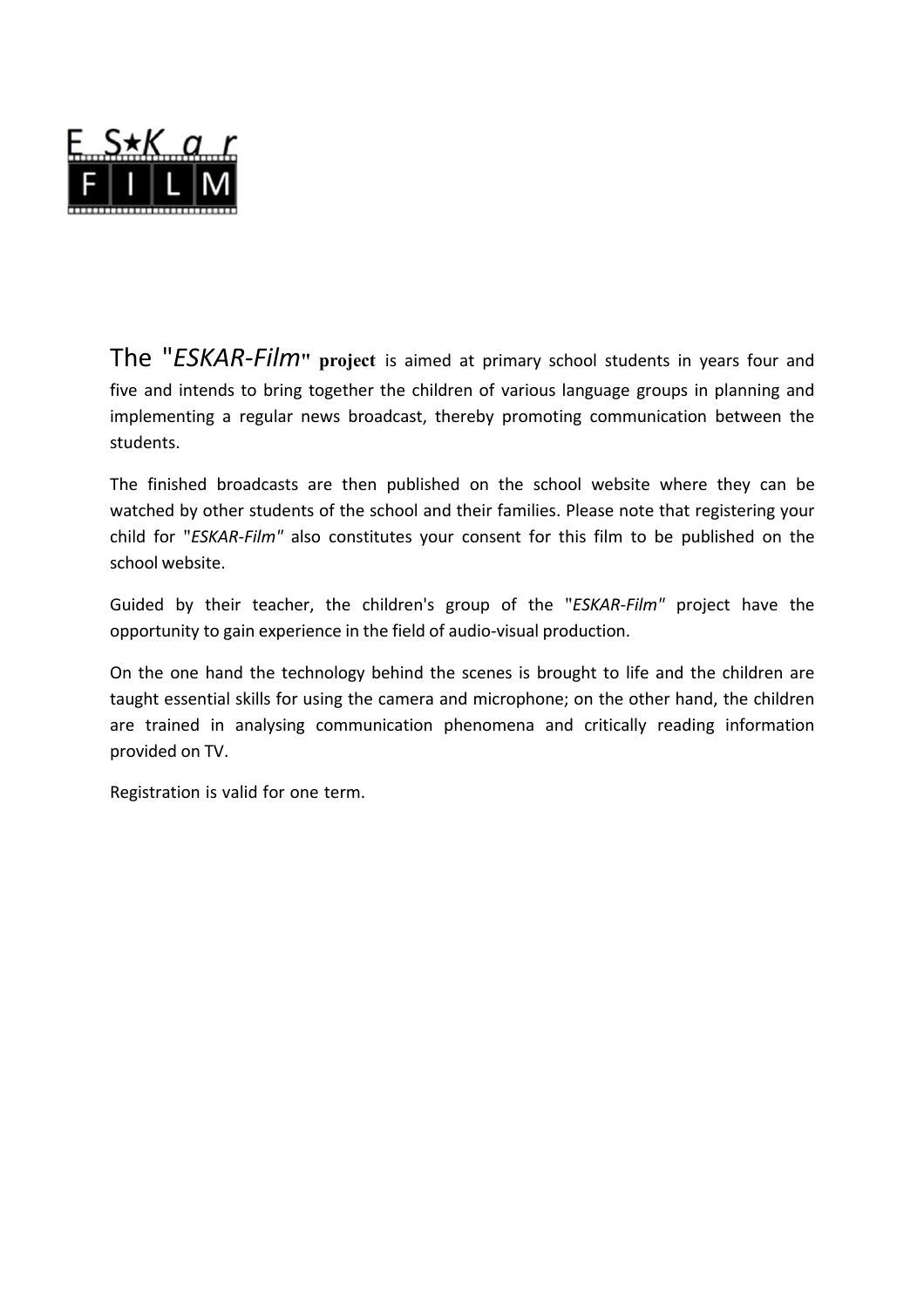



All children from years four and five who have taken music lessons for at least two years are invited to join the primary school band. For organizational reasons, the number of participants is limited to 10-15 students. The instrument must be brought to school on Mondays. The PS band practices every Monday from 1.55 pm - 3.25 pm. The instruments are covered by a school instrument insurance.

The school band is suitable for children who play a musical instrument (such as trumpet, saxophone, guitar, accordion, piano, drums, etc.) and enjoy making music in a group. Registration is valid for the full school year.

The school band perform at various events, both in and outside of school life. That means that we sometimes have a performance at weekends, e.g. Europe Day, etc.



As part of European Studies on Monday afternoons, students can join the school choir "ESKAdO". The number of choir members is limited to 50 children.

The school choir sings at various events, both in and outside of school life. That means that we sometimes have a performance at weekends, e.g. Europe Day, etc.

If a child joins the school choir, it stays in the choir for an entire school year.